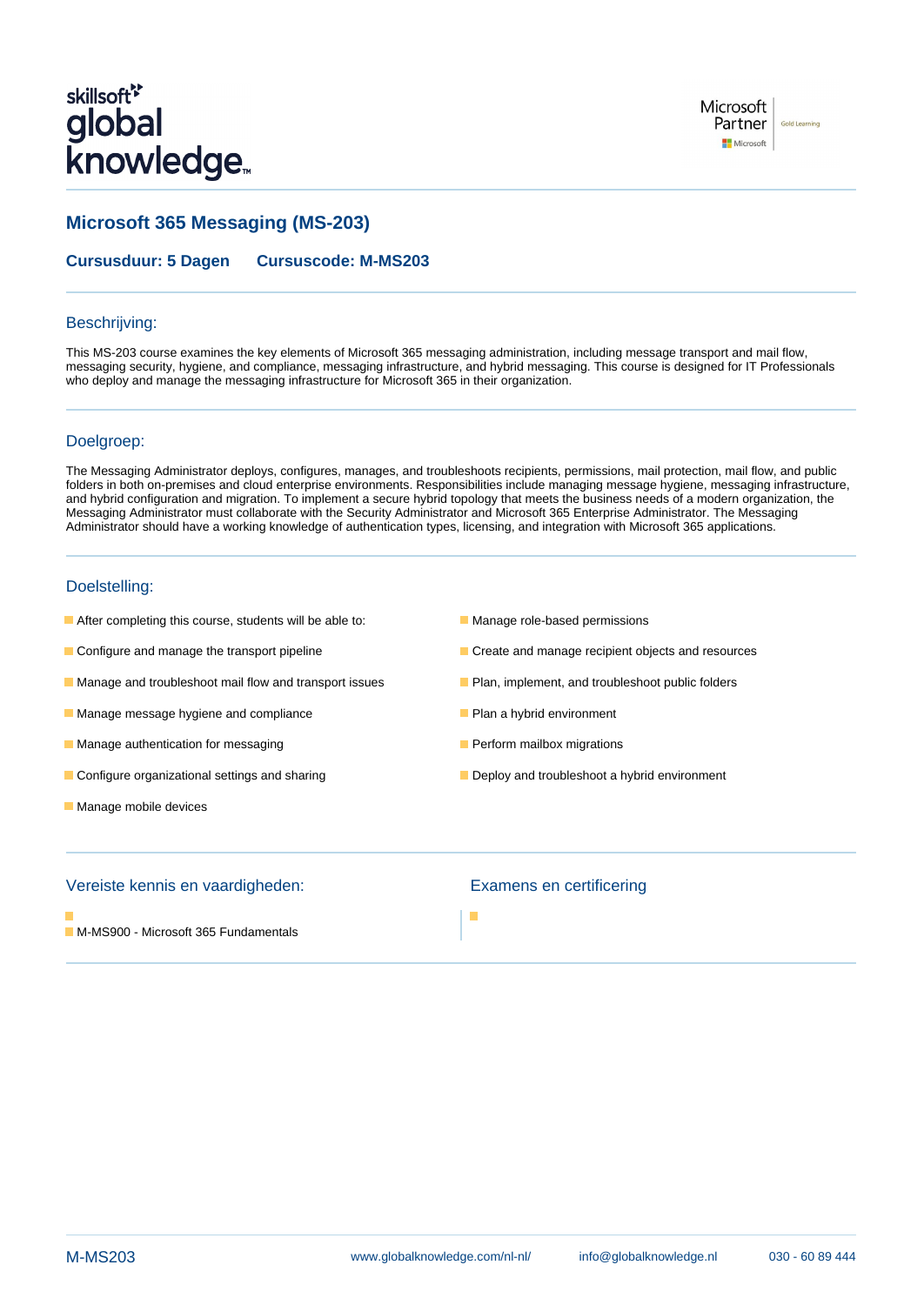### Cursusinhoud:

Module 1: Managing the Transport Pipeline | Module 5: Managing Organizational Settings | Module 9: Managing Public Folders

transport components of Exchange, how the how to manage authentication for messaging. folders in Exchange, review the planning message routing works, and how to configure This module focuses on how to ensure that considerations for deploying public folders, the message flow for your organization. You will user accounts are well protected and secure, and discuss alternatives to public folders. You examine the tasks that messaging and how to deploy multiple security features will also learn how to implement and manage administrators must complete to configure that do not introduce unnecessary complexity public folder mailboxes, public folders, and message transport. You will review the in users' everyday work, which can result in public folder permissions, as well as how to message transport options and learn how to lower business productivity and new security create and manage mail-enabled public configure domains and connectors and how to risks. You will then transition from messaging folders. The module concludes by examining implement an approval workflow for messaging. authentication to organizational settings. Now to monitor and troubleshoot Public You will also learn how to manage transport where you will learn how to configure settings rules, which are a very powerful configuration to that apply to the entire organization or to **Describe public folders in Exchange** control the message flow in your organization.  $\|$  many users in the organization. Finally, you  $\|$  Plan a public folder hierarchy

After completing module 1, students will be line Evaluate alternatives to public folders able to: **Describe considerations for implementing** able to:

- Exchange **line Manage public folder permissions** and Manage public folder permissions
- **Plan an effective message routing for your Configure password policy options** Create and manage mail-enabled public organization **Configure Self-service password** folders
- Modify message flow for your organization management management Monitor public folders
- Describe which transport agents exist and Implement multi-factor authentication Troubleshoot public folders what they do **Plan password policies** Plan password policies **Troubleshoot public folder access**
- 
- 
- Understand how receive and send for Business integration **Deploy Office 365 add-ins In this module you will examine the Interval of the Deploy Office 365 add-ins** In this module you will examine the
- 
- 
- 
- 
- 

Module 2: Managing and Troubleshooting Mail **HCW, as well as the details on Organization** Mail HCW, as well as the details on Organization Flow The Module 6: Managing Mobile Devices Configuration Transfer (OCT) and the Hybrid

components of mail flow, and you will learn how Mobile Device Management in Microsoft 365, **Describe connection options that are** to manage your mail flow, which is a crucial as well as how Exchange ActiveSync and available for connecting on-premises task for every Exchange administrator. You will mobile device mailbox policies support this Exchange to Microsoft 365 study the differences between managing mail effort. You will then examine how to manage **List and describe components of a hybrid** flow in Exchange Online, Exchange Server, and and troubleshoot mobile device access. This deployment Exchange Hybrid deployments. From managing module then examines how to configure both **Describe Azure Active Directory Connect** mail flow, you will transition to troubleshooting access and infrastructure for mobile devices, (Azure AD Connect) mail flow issues such as emails not being understanding the implications of mobile I dentify Microsoft 365 identity options for routed correctly in or outside your organization, device remote wipe, and learning about Exchange hybrid or when secure connections cannot be alternative methods for mobile device Compare Exchange delegated federation established successfully. Yo will learn about the vs. OAuth vs. OAuth vs. OAuth vs. OAuth vs. OAuth vs. OAuth vs. OAuth vs. OAuth vs. OAuth vs. OAuth vs. OAuth vs. OAuth vs. OAuth vs. OAuth vs. OAuth vs. OAuth vs. OAuth vs tools Microsoft provides to help you find the Describe how Exchange ActiveSync Plan for Exchange Hybrid configuration root cause of your issues and fix your mail flow. works Describe Organization Configuration Configuration You will then transition from troubleshooting  $\Box$  Configure mobile device mailbox policies Transfer mail flow to troubleshooting transport issues, Understand Mobile Device Management Explain Exchange Modern Hybrid and such as network-based issues, connector and in Microsoft 365 Hybrid Agent agent issues, and architectural issues, as well **Configure access for mobile devices** Plan mail flow options for a hybrid

line line line

In this module, you will learn about the different This module begins with an examination on In this module, you will learn about public will examine how to configure organizational  $\Box$  Plan public folder mailboxes sharing. The sharing sharing is sharing.

After completing module 5, students will be Public Folders Describe the transport components of able to: **Describe the transport components of** able to:

- 
- 
- 
- 
- Configure the different transport options **■** Configure workload policies and throttling
	-
	- organizations **Configure Exchange Server and Skype** 
		-
		-
- Understand what transport rules are **Describe federated sharing components** the features and components that are
- Configure custom transport rules implementing federation trusts and deployment. This module examines all
	-
	-

In this module, you will examine the In this module, you will begin by examining

- 
- 
- 
- 

- 
- 
- 
- 
- 
- 
- 
- 
- 
- 
- 
- 

**Plan and set up domains for your Configure quota configurations** Module 10: Planning a Hybrid Environment

Describe how message moderation for **Provide an overview of Exchange** requirements necessary to implement a different recipients work **federated delegation sharing features** hybrid deployment, and you will learn about Describe how transport rules are working  $\Box$  Explain considerations for designing and required when implementing a hybrid Describe how transport rules can be used certificates example aspects that are required before for data loss prevention **IMPLEM** Implement organization relationships running the Hybrid Configuration Wizard. This Implement sharing policies includes the configuration options of the Agent. The module concludes with a review of the mail flow options for a hybrid

- 
- 
- 
- 
- 
- 
- 
- 
-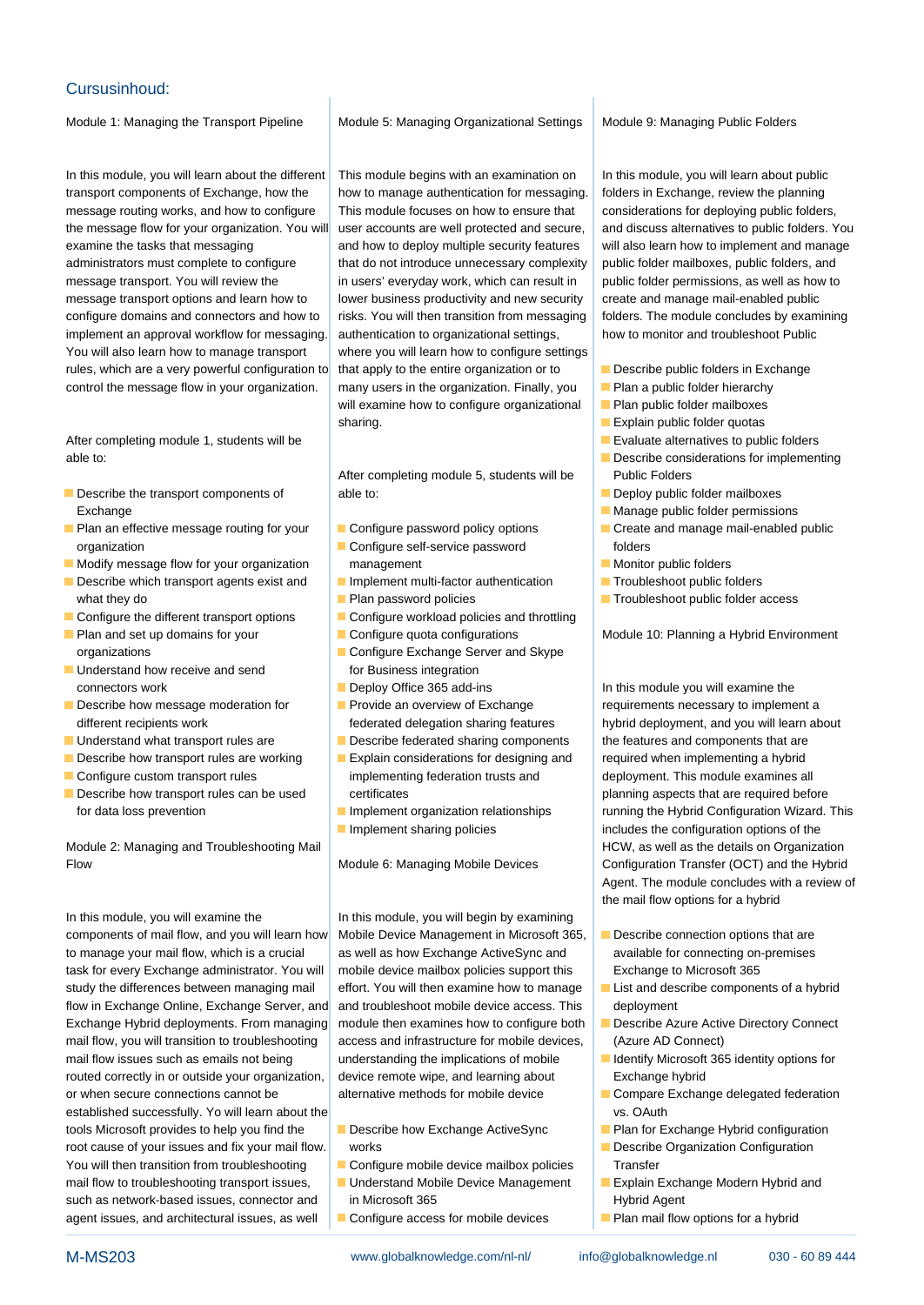- 
- Understand mail flow for Exchange Servers works
- Manage mail flow for Exchange Online **Describe alternatives for mobile device**
- Describe and manage mail flow in hybrid management notice management This module examines the options that are
- Understand how to troubleshoot SMTP mail **Online** and Development of the Such as performing a migration or
- Describe how to troubleshoot issues with a line existing mail servers to Exchange Online. shared namespace **This module summarizes the migration and**  $\blacksquare$  This module summarizes the migration and
- 
- 
- 
- **Plan troubleshooting for architectural issues** permission model, this module examines the examines how to plan and perform both a
- 
- 
- 
- logging for Exchange consideration of the consideration of the consideration of the consideration of the consideration of the consideration of the consideration of the consideration of the consideration of the consideratio

In this module, you will learn about Microsoft roles to users **Describe the requirements for an IMAP** Exchange Online Protection (EOP) features **U** Understand what management role group migration and how it's carried out and functionality. You will also learn how to for administrative tasks are Move mailbox data using an IMAP plan messaging routing for this service, which  $\Box$  Assign the built-in management roles for migration provides anti-malware and anti-spam policies administration and Describe the requirements for both cutover that protect your organization against spam and **Create custom management roles and** and staged migrations malware and safeguards your organization from assign them through role assignment **Perform a migration and move mailboxes** messaging-policy violations. You will then policies to users either with a cutover or staged migration review the anti-malware and anti-spam **Troubleshoot RBAC** management roles **IM** Import PST Files to Exchange Online protection that Exchange Server and Online Describe the built-in end-user roles mailboxes Protection provide, and you will learn how to Configure role assignment policies Migrate Public Folders to Exchange Online configure SPAM and malware filters, policies,  $\Box$  Create new custom roles and role and settings to provide protection for your assignment policies Module 12: Deploying and Troubleshooting and Troubleshooting and Troubleshooting and Troubleshooting and Troubleshooting and Troubleshooting and Troubleshooti users. You will conclude the module by Understand the differences between Hybrid Environment examining Advanced Threat Protection (ATP) shared permissions and split permissions and how it extends the protection provided by  $\Box$  Describe multi-forest permissions EOP by filtering targeted attacks that could Intertify the differences between the In this module you will learn the key areas to pass through EOP's line of defenses, including permission models plan for regarding Edge Transport servers. advanced threats such as zero-day attacks **You will then learn about the requirements** 

able to: **you want to connect your Exchange** 

- 
- 
- 
- 
- 
- as how to troubleshoot and Understand components of mobile device deployment infrastructure
	-
	-
	-

Describe how to troubleshoot encryption This module examines how messaging co-existence options and recommends when issues with TLS and the module then administrators manage role-based to use which option. The module then  $\blacksquare$  Perform troubleshooting for network-based  $\blacksquare$  permissions, which is an essential task for  $\blacksquare$  examines the requirements for running an issues any messaging administrator. Since **IMAP migration, the migration options that are** Describe troubleshooting procedures for Exchange Server and Exchange Online both available, and the steps that are performed connector and agent issues use the Role Based Access Control (RBAC) during a migration. The module then Understand how to perform troubleshooting  $\Box$  basics of RBAC management. The module cutover and staged migration. It compares in coexistence concludes by examining how a messaging each of these two migration approaches, and  $\blacksquare$  Create searches for the message tracking  $\blacksquare$  administrator must plan and configure  $\blacksquare$  you will learn about the requirements, log permissions carefully so as not to put their planning activities, and migration process for Describe how to troubleshoot using the environment or their entire Active Directory at each option. The module concludes by protocol logs examining important additional migration risk.

After completing module 7, students will be Module 3: Managing Message Hygiene able to: able to: Describe the migration and coexistence

- Describe how RBAC is used to assign Use FastTrack to move mailboxes
- 
- 
- 
- 
- 
- 
- 
- 
- 
- 

Resources deployment, which is the first step for your

This module examines some of the most on-premises and Exchange Online **Explain the use and features of Exchange** common tasks that messaging administrators organizations for long-term coexistence or as Online Protection **perform - creating and configuring email** part of a cloud migration strategy. In this Plan message routing for Exchange Online | recipients, lists, and resources. This module | module, you will then examine how to Protection examines the different types of Exchange manage a hybrid deployment and implement Investigate the available EOP reports and Server recipients, including how they differ advanced hybrid functionality. You will cover logs from each other. The module then focuses on the features that require a successful hybrid Understand the different message header  $\parallel$  the various tasks that require you to create deployment such as Public Folder fields relevant for spam and spoofing and manage Exchange recipients in coexistence or OneDrive for Business protection Exchange, including user mailboxes, resource attachment storage for on-premises Configure anti-spam and anti-malware filters  $\mid$  mailboxes, shared mailboxes, mail contacts,  $\mid$  mailboxes. This module concludes with an in Exchange Server **and maill users.** You will also learn how to introduction to troubleshooting techniques for

Manage mail flow in organizations **Tell how a mobile device remote wipe** Module 11: Performing Mailbox Migrations

environments Troubleshoot mobile device access and available for migrating email to Exchange flow issues **Module 7: Managing Role-Based Permissions** using FastTrack to move mailboxes from your ■ Understand how to work with the event line tasks, such as migrating a PST file and the

- strategies with Exchange Online
- 
- 
- 
- 
- 
- 
- 

Module 8: Managing Recipient Objects and  $\Box$  and best practices to configure a hybrid After completing module 3, students will be line Exchange organization, regardless of whether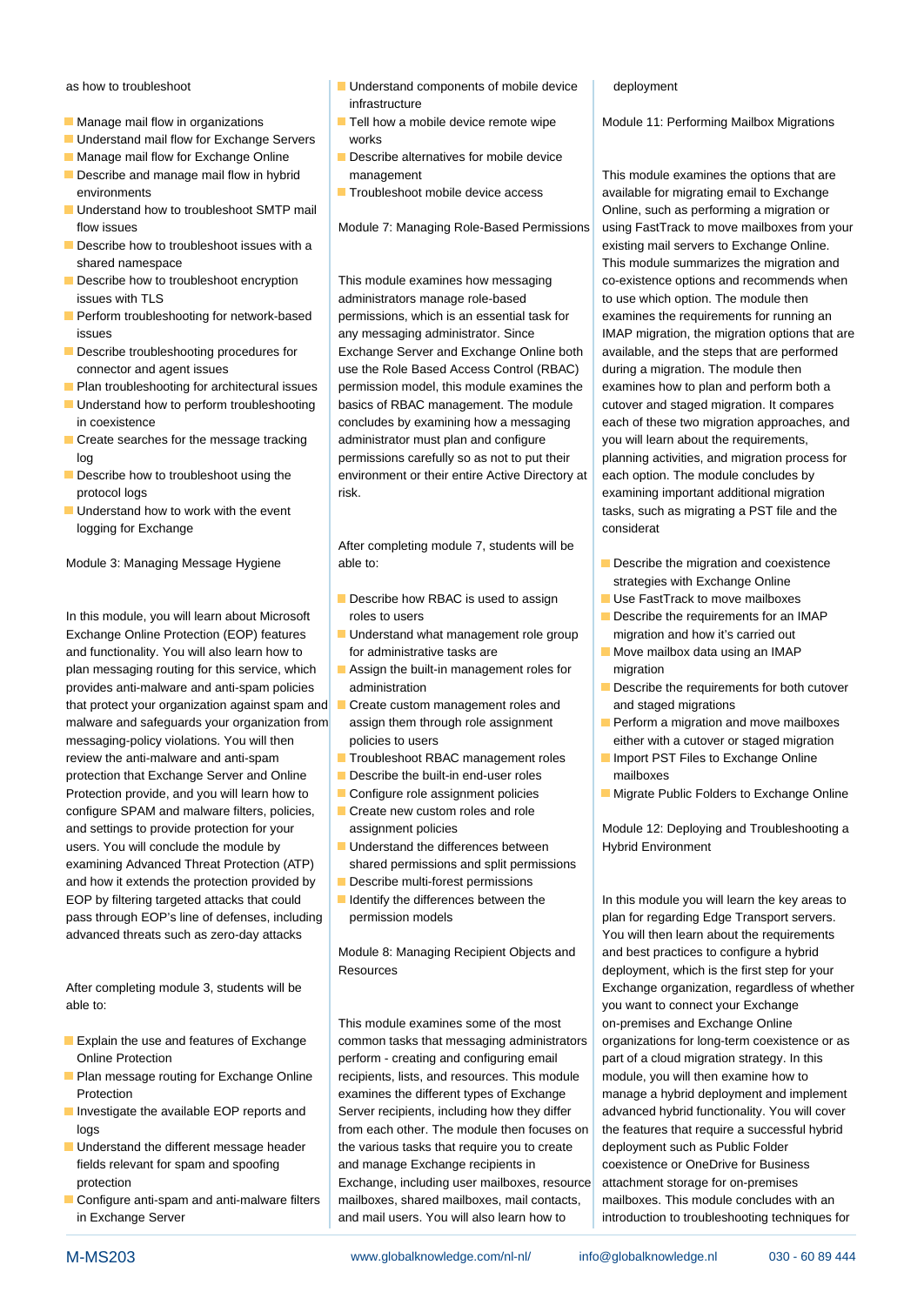- Using additional features for outbound spam | manage permissions for recipients, and how | a hybrid deployment. You will learn how to filtering and quarantine transfer that the state of the state of the state of the state of the state of the state of the state of the state of the state of the state of the state of the state of the state of the state of t
- Implementing protection features against Describe the different recipient objects in
- **Exercise transport rules for custom** Describe resource mailboxes **Describe resource mailboxes** Edge Transport servers
- Describe the features of Advanced Threat  $\Box$  Describe linked mailboxes and site Edge Transport servers Protection **Exercise EdgeSync** mailboxes **Describe EdgeSync Describe EdgeSync**
- Attachment and Safe Links policies **Create and manage Mailbox settings** Transport server
- 
- Know how ATP anti-phishing policies work Shared mailboxes 365 Hybrid Configuration Wizard

Module 4: Managing Compliance and mail users hyproducers hyproducers hyproducers hyproducers hyproducers hyproducers hyproducers hyproducers hyproducers hyproducers hyproducers hyproducers hyproducers hyproducers hyproduce

This module begins by describing the different Create and manage Groups Folder coexistence with Office 365 compliance features in the Security ; **Describe address lists** Explain how to configure Oauth for a mixed Compliance Center (SCC) that messaging Explain how to configure address lists Exchange environment administrators can use to comply with legal and Describe address book policies Describe how to configure OneDrive for regulatory requirements. This module supports  $\Box$  Explain how to configure offline address  $\Box$  Business attachments for on-premises compliance in Exchange by examining the books in the books mailboxes compliance features available in the Exchange Describe email address policies Troubleshoot Directory synchronization Admin Center for Exchange Server and hybrid **Troubleshoot Pass-Through Authentication** Authentication deployments. Because of the complex retention and Single Sign-On and Single Sign-On requirements of modern messaging Transport with Exchange Transport with Exchange environments, this module focuses on how Online Communication of the Communication of the Communication of the Online archiving is performed with Exchange so that  $\parallel$  Troubleshoot Client Access in Coexistence you can provide an efficient and compliant Troubleshoot Mailbox Replication Service environment to your users. You will also examine how additional archive storage is provided to your users, how messages are automatically processed and archived, and how audit logging in Exchange that provides information about administrator, delegate, and user actions in user mailboxes

- Describe different policy and compliance features for messaging
- Evaluate the different roles in the Security ; Compliance Center
- **Plan retention policies for Exchange Online** mailboxes
- Configure data loss prevention (DLP) policies for data in Microsoft 365
- Create message traces to understand the mail flow in your Exchange Online organization
- Describe litigation and in-place holds in Exchange Server
- **Plan retention and deletion with Message** Records Management (MRM)
- **Protect your mail flow with data loss** prevention policies in Exchange Server
- Investigate the message tracking log in your Exchange organization
- Describe what in-place archiving is and how it works
- **Understand the differences between** journaling and archiving
- Know what the mailbox and administrator audit logs are used for
- **Understand content searches to search for** messages in your organization
- Describe eDiscovery cases and in-place

- 
- 
- 
- 
- 
- 
- 
- $\Box$  Create and manage Recipient Manage a hybrid deployment
- 
- 
- 
- 
- 
- 

- phishing and spoofing **Exchange** Describe the purpose and functionality of
- requirements Describe shared mailboxes Explain the infrastructure requirements for
	-
- Describe the protection provided by Safe Describe groups Plan for message flow with an Edge
- Understand the spoof intelligence features Create and manage Resource and Describe the prerequisites to run the Office
	- Create and manage Mail contacts and **Explain best practices for implementing a** 
		-
	- permissions **Describe when you must configure Public** 
		-
		-
		-
		-
		-
		-
		-